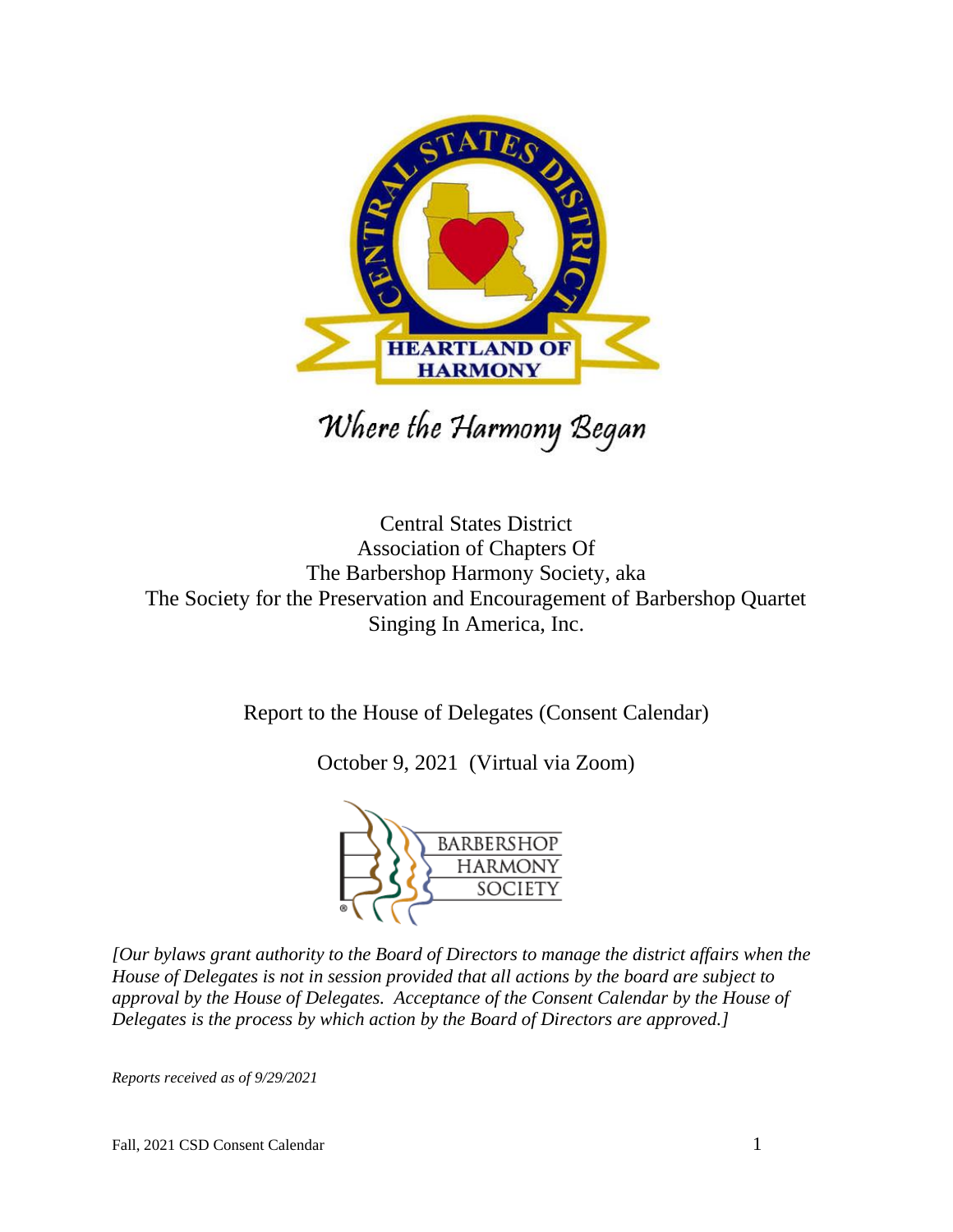Table of Contents

| Reports                                                     | 3              |
|-------------------------------------------------------------|----------------|
| Report #100 --- Executive Director Report                   | 3              |
| Report #200 --- CSD Events, Fall, 2021                      | $\overline{4}$ |
| Report #210 --- CSD Convention Chairman, Fall, 2021         | $\overline{4}$ |
| Report #214 --- Contest and Judging, Fall, 2021             | 5              |
| Report #300 --- Marketing and Public Relations, Fall, 2021  | $\tau$         |
| Report #310 --- District Website, Fall, 2021                | 8              |
| Report #340 --- CSD Philanthropy, Fall, 2021                | 8              |
| Report #360 --- Historian, Fall, 2021                       | 9              |
| Report #400 --- Music and Performance, Fall, 2021           | 9              |
| Report #450 --- Chapter Support and Leadership, Fall, 2021  | 11             |
| Report #460 --- Leadership Academy, Fall, 2021              | 11             |
| Report #470 --- Membership Development, Fall, 2021          | 12             |
| Report #475 --- Chapter Eternal, Spring, 2021               | 13             |
| Report #480 --- Outreach, Fall, 2021                        | 14             |
| Report #510 --- Iowa State V.P. Report, Fall, 2021          | 14             |
| Report #520 --- Kansas State V.P. Report, Fall, 2021        | 14             |
| Report #530 --- Missouri/Arkansas V.P. Report, Fall, 2021   | 15             |
| Report #540 --- Nebraska State V.P. Report, Fall, 2021      | 15             |
| Report #550 --- South Dakota State V.P. Report, Fall, 2021  | 15             |
| Report #560 --- District Secretary's Report, Fall, 2021     | 16             |
| Report #570 --- District Treasurer's Report, Fall, 2021     | 17             |
| Report #580 --- Immediate Past President Report, Fall, 2021 | 18             |
| Report #585 --- Nominating Committee Report, Fall, 2021     | 18             |
| Report #590 --- Executive Vice President Report, Fall, 2021 | 19             |
| Report #600 --- District President Report, Fall, 2021       | 20             |
| Revisions                                                   | 20             |

---- ---- ---- ---- ---- ---- ---- ---- ---- ---- ---- ---- ----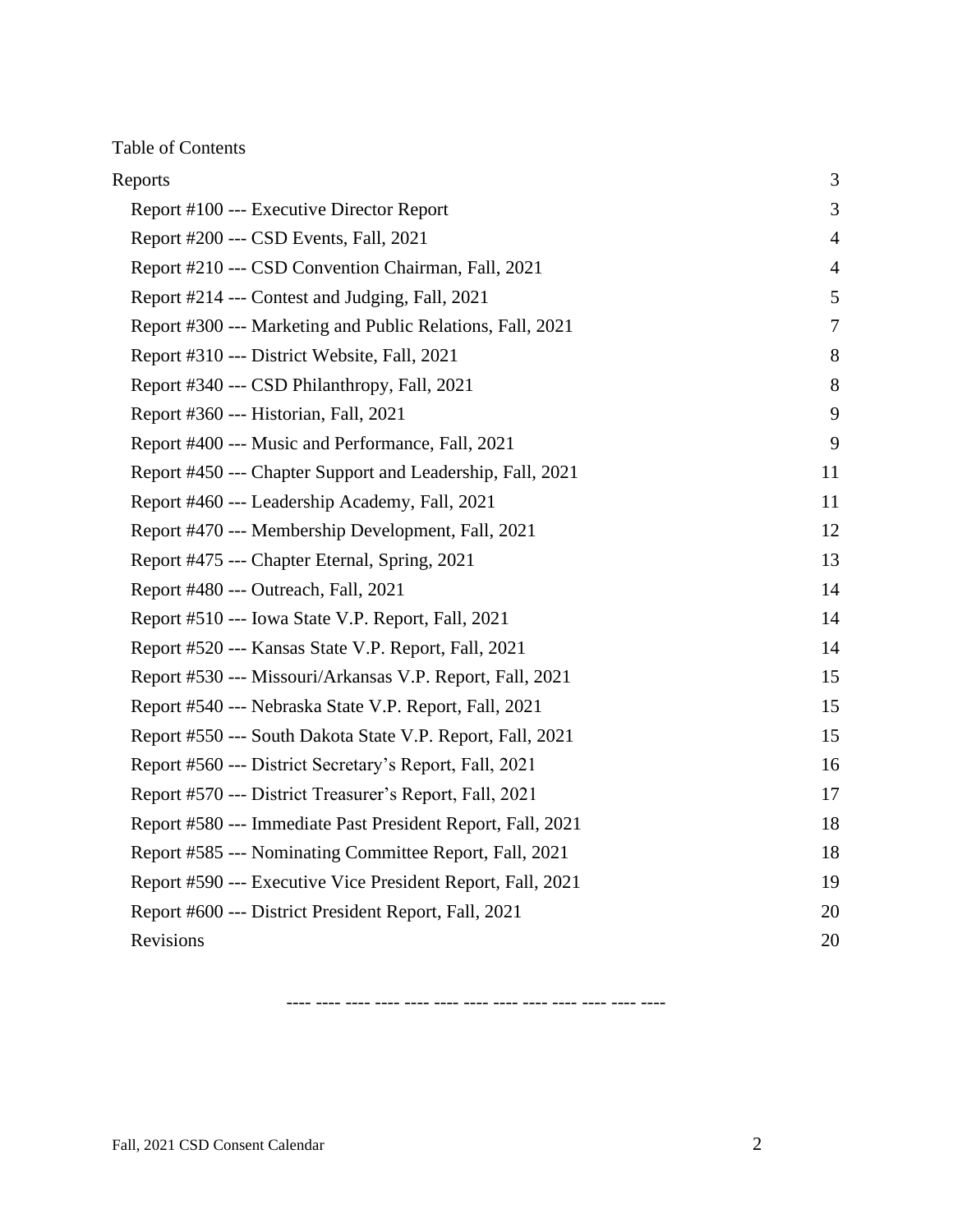# **Reports**

### <span id="page-2-1"></span><span id="page-2-0"></span>*Report #100 --- Executive Director Report*

**Marty Monson, Executive Director,** *[mmonson@barbershop.org](mailto:mmonson@barbershop.org)*

Revised from Spring 2021 Executive Director Report

*Last updated 3/19/21*

#### **1) Helpful resources & announcements**

- a) Most recent **COVID-19 Guide** for choruses and quartets [HERE](https://files.barbershop.org/PDFs/BHS/COVID-19-Interim-Guidance-for-BHS-Ensembles-and-Singing-Communities-v1.3.pdf)
- b) Chorus Directors: Your **FREE Educator's Guide to Barbershop** [HERE](https://t.e2ma.net/message/rnfgxf/rre6vk)
- c) **Most recent Community Impact Survey** [HERE](https://t.e2ma.net/webview/zh8oxf/a50d2a53b42eaec1d30168f2a9216dd8)
- d) 2022 Midwinter Pasadena Information [HERE](https://t.e2ma.net/message/vu32tf/rre6vk)
- e) Rebooked 2021 International Convention in Cleveland for 2024
- f) Kevin Keller Keynote Address [HERE](https://youtu.be/pucYYi_p-Co)
- g) Blair Brown Keynote Address [HERE](https://youtu.be/Uwf4T22ebDE)
- h) Staff Reduction/Furlough through 2021
- i) Society Board of Directors seeks nominations for 5 members

#### **2) Virtual Midwinter Results**

- a) 1125 total registrations
- b) Achieved a Net Promoter Score (NPS) of 36.34
- c) Engaged over 60 volunteers in designing, building, and executing the event with well over 500 hours of time donated.
- d) Next Generation Barbershop Junior Quartet Challenge happened during Virtual **Midwinter** 
	- 17 quartets
	- Over 8,600 fans participated in the selection process
	- The results and videos are [HERE](https://www.barbershop.org/2021-virtual-junior-quartet-challenge-results)
	- Try this locally?

#### **3) Upcoming programming**

- **a) Legacy Chorus and Quartet Championship - (Not Confirmed)**
	- Potential timing for late Fall
	- Would include never before seen chorus performances from our archives
	- Would include comedy quartet performances from our archives

#### **4) Opportunities to Make an Impact – Click** [HERE](https://give.barbershop.org/campaign/barbershop-harmony-society/c294985?c_src=donate_BHS_main_nav) **to learn more and give**

- a) Youth Outreach
- b) Music Educators
- c) Preservation
- d) Local Singing Communities
- e) General Programming

Received from Megan Henderson, March 22, 2021

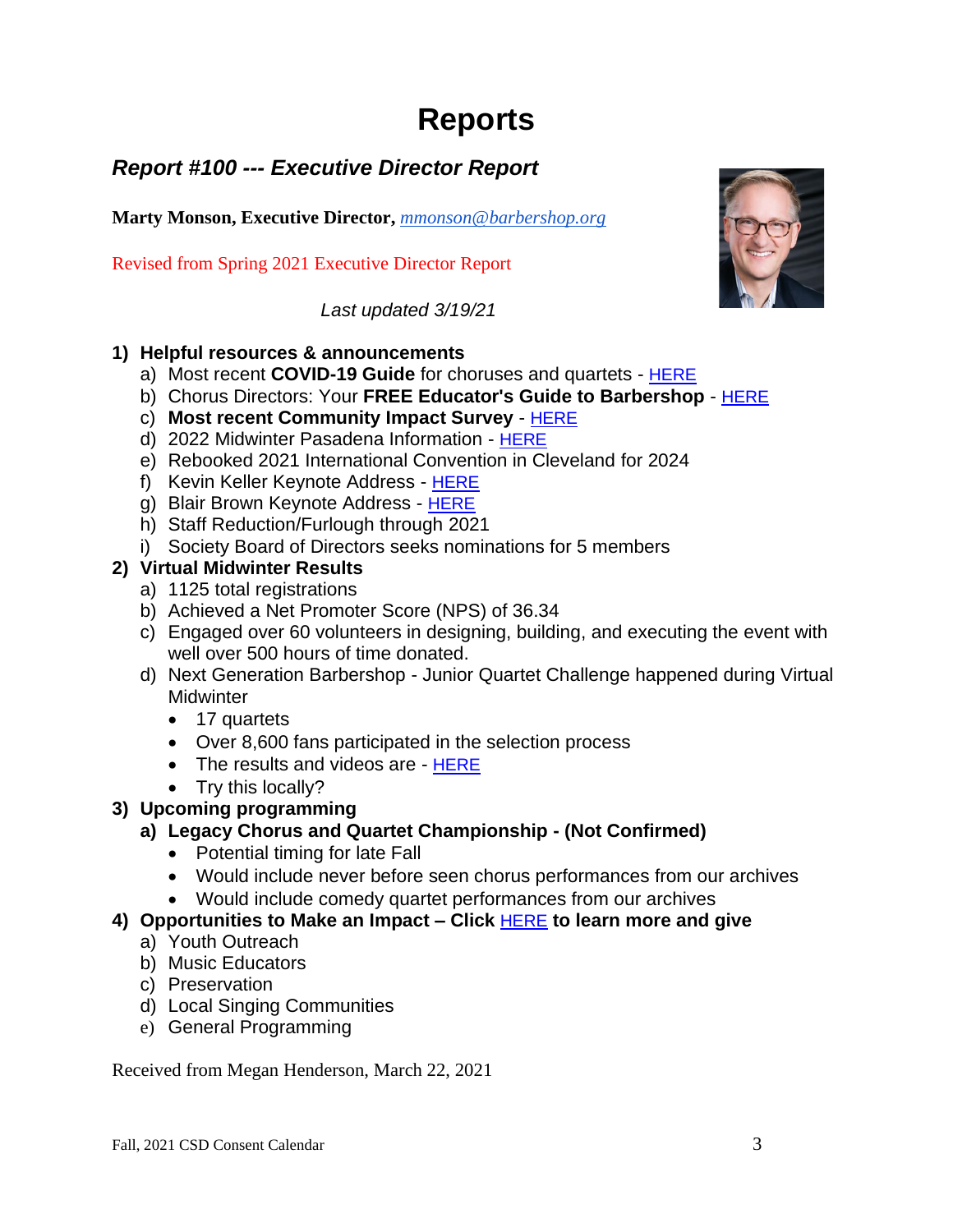**Megan Tankersley Executive Assistant to the CEO Barbershop Harmony Society**

### <span id="page-3-0"></span>*Report #200 --- CSD Events, Fall, 2021* **Doug Brott, District Events V.P.**



Due to the Covid-19 Pandemic, CSD Events have continued to be uneventful in 2021. The Board made the difficult decision to cancel the 2021 Fall Convention. Fortunately, no penalties were imposed. Plans are continuing for the 2022 Spring Convention in Wichita. The Convention Team is once again discussing opening both the Quartet and Chorus Contest to all that want to sing, even if they do not join the actual competition. Discussions are ongoing regarding Leadership Academy and HEP School on the best way to offer those important events in early 2022. Plans are going forward for 2022 Fall Convention in Lawrence KS at the Lied Center with the Doubletree as Headquarters Hotel again. The Events Team was able to take the opportunity to look at and renegotiate some of our future contracts. The Fall Conventions for 2023 and 2024 will also be in Lawrence KS.

---- ---- ---- ---- ---- ---- ---- ---- ---- ---- ---- ---- ----

--- ---- ---- ---- ---- ---- ---- ---- ---

---- ---- ---- ---- ---- ---- ---- ---- ---- ---- ---- ---- ----

The Events Team continues to plan ahead for future conventions and work to secure good and reasonably priced venues and hotels. We would very much like to see other district chapter's ideas on hosting future conventions. Below you will see our scheduled conventions and events. We hope that by planning these further out, your chapter will be able to plan on attending!

|      | <b>SPRING</b> | FALL            |  |
|------|---------------|-----------------|--|
| 2022 | March 18 - 20 | October 7 - 9   |  |
|      | Wichita, KS   | Lawrence, KS    |  |
| 2023 | April 21 - 23 | October 13 - 15 |  |
|      | Iowa City IA  | Lawrence, KS    |  |
| 2024 |               | October 11 - 13 |  |
|      | April 19 - 21 | Lawrence, KS    |  |
| 2025 | April 11 - 13 | October 17 - 19 |  |
|      | Iowa City, IA |                 |  |
| 2026 | April 24 - 26 | October 16 - 18 |  |

### <span id="page-3-1"></span>*Report #210 --- CSD Convention Chairman, Fall, 2021*

**Joy Suellentrop, Convention Chairman Tim Myers, Assistant Convention Chairman**

No convention report submitted

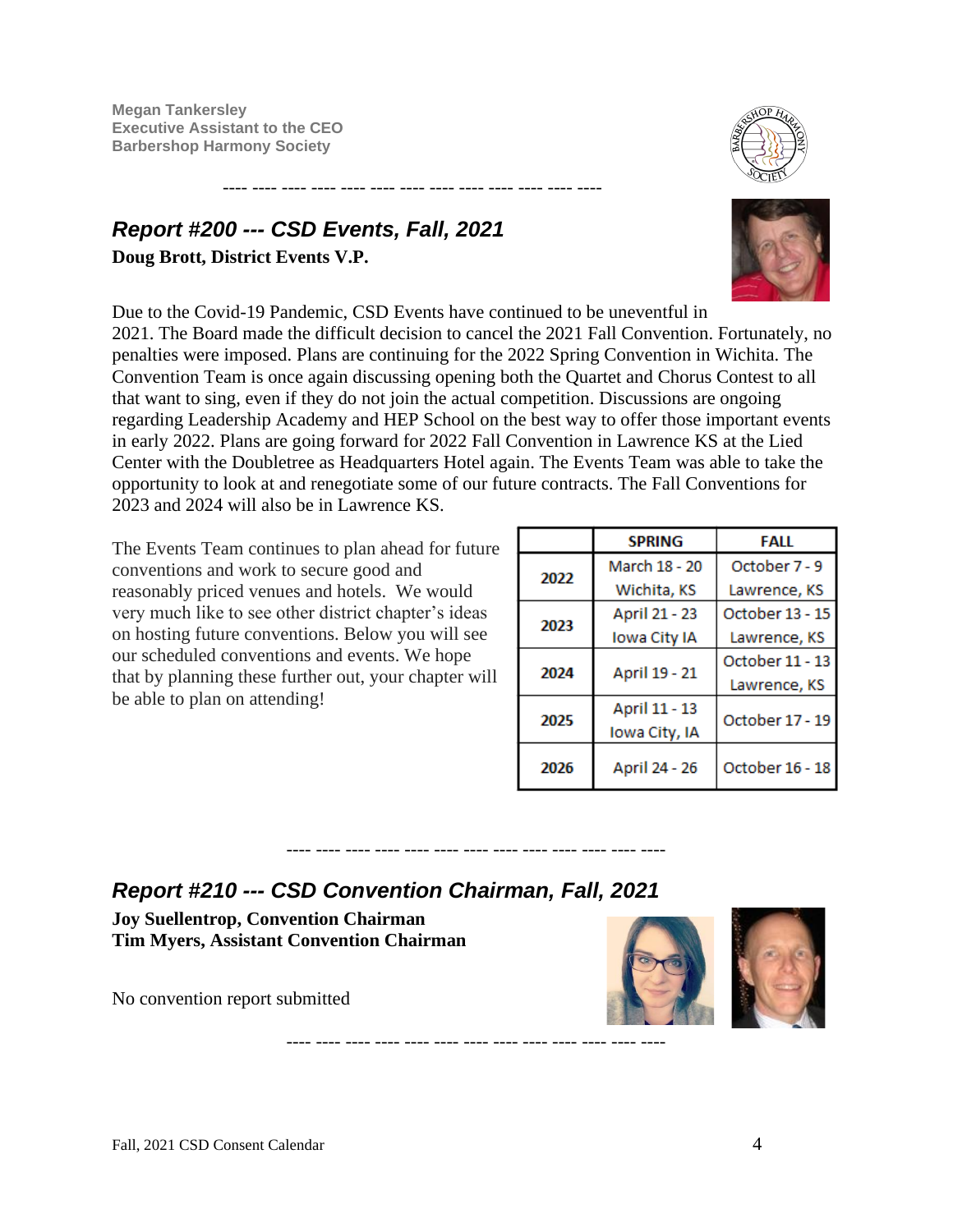### <span id="page-4-0"></span>*Report #214 --- Contest and Judging, Fall, 2021*

**Carter Combs, Contest and Judging V.P.**

#### **New Judging Candidates:**

The "normal" judge certification program has been delayed & interrupted several times since the Covid outbreak. Nevertheless, on September 12th, more than 30 new official Candidates received their badges. Congratulations to the 2021 Candidate Class, including CSD's:

**Dan Bodtke** - Contest Administrator

**Tim Waurick** - Singing (yes, he moved to MAD, but as far as we're concerned, he will always be CSD!)

#### **New Plateaus:**

CSD has decided to base our Plateaus on the number of performers on stage, instead of the number of chapter members. This ensures a more accurate reflection of the size of a competing chorus, especially for those chapters who are now sending groups in more than one category (Men's, Women's, and/or Mixed). To provide a clear distinction from the old Plateaus, we are renaming the Plateaus as listed below. In addition, we will resume the VLQ (Very Large Quartet) competitions, which will allow groups to compete with fewer than the Society-defined 12-member minimum.

**VLQ** = 5 - 11 performers **Plateau I** = 12 - 19 performers **Plateau II** = 20 - 29 performers **Plateau III** = 30 - 39 performers **Plateau IV** = 40 + performers

For now, the Plateaus only apply to Men's choruses, since we have so few Women's or Mixed groups. Any chorus with 12-29 performers, in any category, is eligible for the **Small Chorus** awards. All choruses with 12 or more performers, in all categories, are eligible for the overall **District Chorus** award.

#### **2022 Calendar:**

#### **BHS Midwinter @ Pasadena, CA, Jan 11-16, 2022:**

As of this writing, we have not seen an official announcement about whether or not they will hold a **Senior Chorus** event. As for **Senior Quartets**, this was just announced yesterday (September 24, 2021) in the LiveWire:

*With fewer in-person contests being staged this Fall, opportunities to qualify for the 2022 International Seniors Quartet Contest have been limited. To provide widest possible access, quartets may qualify by any of three methods:*

- *Quartets that scored 72% or higher at the Jacksonville Midwinter in 2020 will get an automatic invitation*
- *Quartets may participate in their 2021 Fall District in-person qualification contest (obviously does not apply in any district that did not hold a contest)*
- *Quartets may submit a 2-song video submission. This can be a new recording*



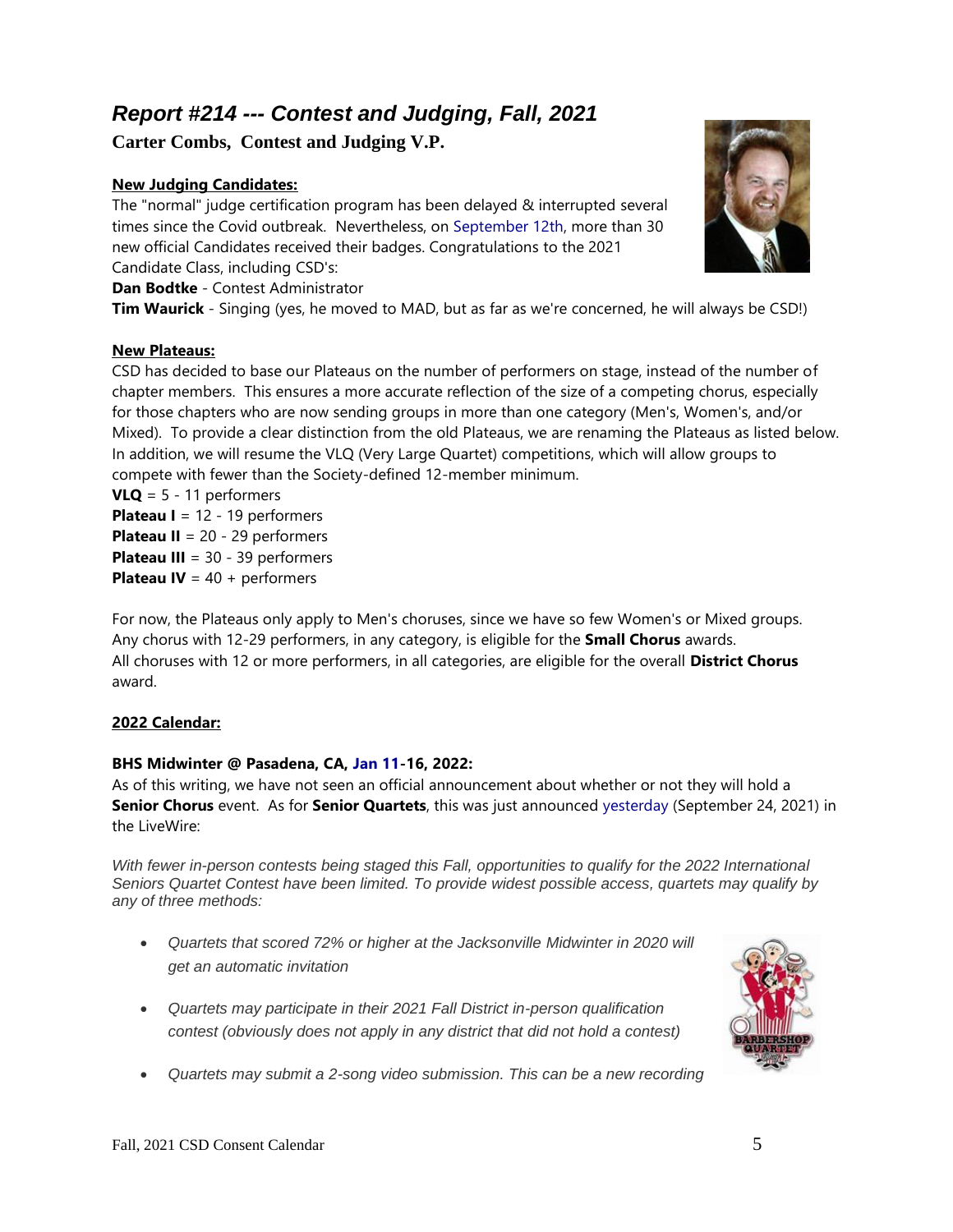*(doesn't have to be in front of an audience) or it can be from any performance in 2020 or 2021, including the Jacksonville Midwinter (if from Jacksonville, the performances will be reassessed by a different panel of judges and the scores may be different)*

*Get full details at [www.barbershop.org/2022-seniors-qualification](http://www.barbershop.org/2022-seniors-qualification) Act now: the first deadline (quartet entry online), runs from September 24– October 15, with completed videos submitted by October 29.*

#### **CSD Spring Convention @ Wichita, KS, March 17-20, 2022:**

This should be a return to "normal" CSD Spring Convention competitions, including Men's, Women's, & Mixed for the following contests:

#### QUARTET:

- CSD Novice, SuperNovice, Senior, SuperSenior, Youth
- BHS International Quartet Prelims for 2022 @ Charlotte, NC

#### CHORUS:

- CSD VLQ, Plateaus I & II, & Small
- BHS Midwinter Senior Prelims (this may be Men only... TBD) for 2023 @ Daytona Beach, FL

In addition, we will include:

- BHS International - Chorus Prelims - for any chorus attempting to qualify for 2022 @ Charlotte, NC.

As always, any group is invited to perform for Score & Eval, including those choruses who have already qualified. See list below.

#### **BHS International Convention @ Charlotte, NC, July 4-10, 2022:**

The following CSD choruses have already qualified:

- Fremont **Pathfinders**
- Metro Kansas City **Central Standard**
- South Central Kansas **SmorgasChorus**
- St Charles:
- ---- **Ambassadors of Harmony**
- ---- **Recruits** (mixed)

#### **CSD Fall Convention @ Lawrence, KS, October 6-9 2022:**

This will be a return to "normal" CSD Fall Convention competition, including Men's, Women's, & Mixed for the following contests:

#### QUARTET:

- CSD Novice, SuperNovice, District
- BHS Midwinter Senior Prelims (this may be Men only... TBD) for 2023 @ Daytona Beach, FL

#### CHORUS:

- CSD Seniors, Plateaus III & IV, District
- BHS International Prelims for 2023 @ Louisville, KY

*CHORDially, Carter Combs*

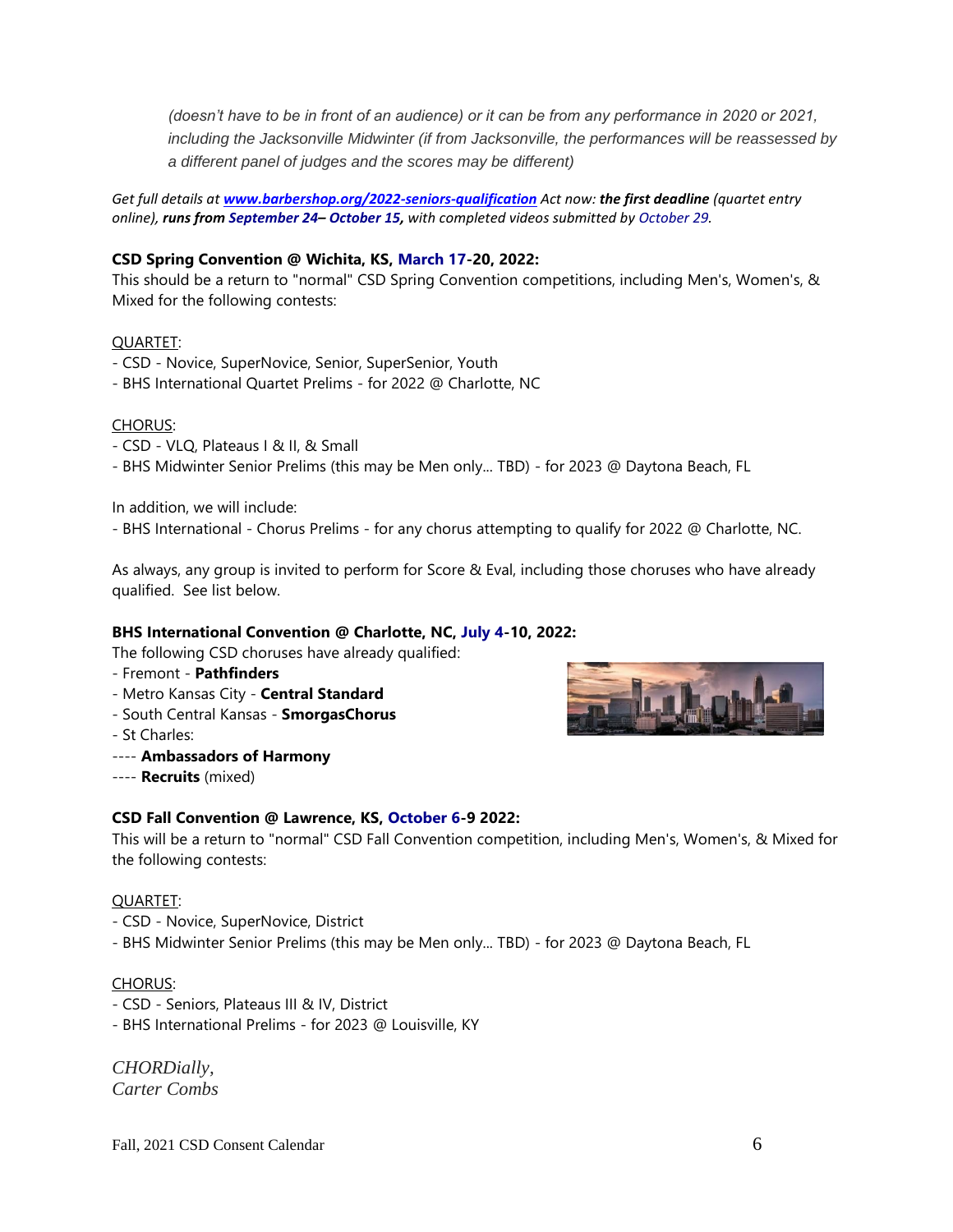*Cell [816-914-2998](callto:816-914-2998) Central States District - Contest & Judging Vice President*

<span id="page-6-0"></span>*Report #300 --- Marketing and Public Relations, Fall, 2021* **Michael Pommier, Marketing and Public Relations V.P. Aaron Powell, Assistant Marketing and Public Relations V.P.**

Hello fellow barbershoppers! I hope my message finds you and your chapter well.

As we continue through the pandemic atmosphere, we're carving new paths in the way we do things. Like many of you, I was deeply saddened by the tough decision the district leadership made to cancel the fall convention. However, I know it was the right thing to do. We had been working on plans for some new social media features, but I guess you'll just have to wait to see those.

---- ---- ---- ---- ---- ---- ---- ---- ---- ---- ---- ---- ----

I'm excited to see chapters are getting back together and some are having performances again. I just want to put a reminder out there again to let me know when you've got awesome things going on. I've been working with our **Marketing/PR Assistant, Aaron Powell**, to share your content on social media with our larger audience. We can't see everything all the time, so feel free to send us a message or an email to give us a heads up.

Speaking of social media, we're always looking to add folks to the marketing team. If you or someone you know is interested, we'd like to have a volunteer to take over as the main supervisor of the district's social media accounts. If you know of someone, please send me their contact information.

Making plans during a pandemic is challenging, but I'm hopeful that we can get back on track with a few things that have been moved to the back burner lately. Things like the Serenade and the redesign of the CSD website.

---- ---- ---- ---- ---- ---- ---- ---- ---- ---- ---- ---- ----

I hope to see you at our next in-person convention.

Michael Pommier **Aaron Powell** [gorillaphotog@gmail.com](mailto:gorillaphotog@gmail.com) [cavetrog@gmail.com](mailto:cavetrog@gmail.com) cavetrog@gmail.com (620) 704-2854 (785) 331-8689



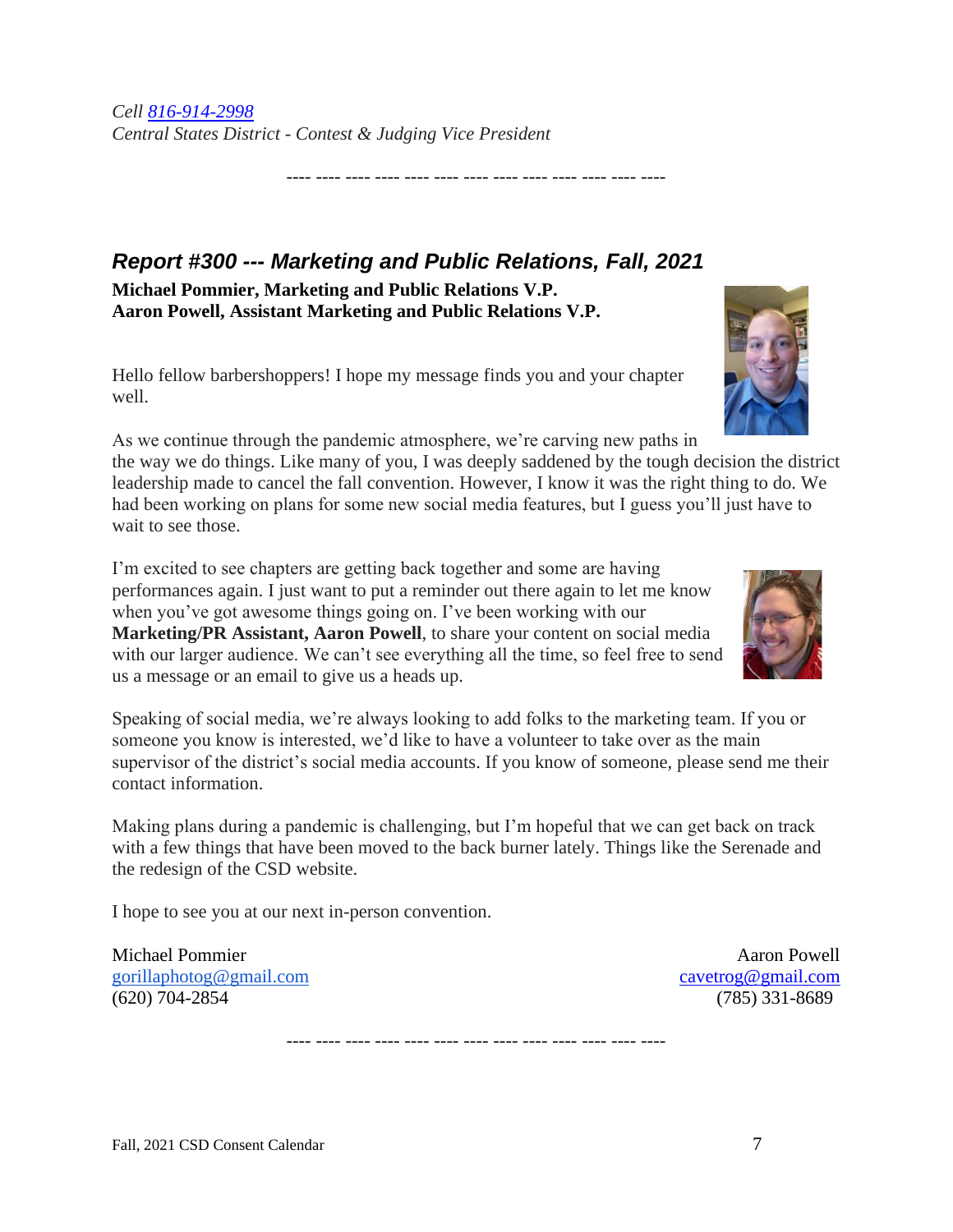### <span id="page-7-0"></span>*Report #310 --- District Website, Fall, 2021*

**Matt Suellentrop, Webmaster**



This district website, [https://www.singcsd.com,](https://www.singcsd.com/) continues to be your one-stop-shop for all things CSD!



As always, you can find your way to [www.singcsd.com](http://www.singcsd.com/) for a multitude of things. Convention information, leadership contact info, historical facts, documents and more are all housed on our district website.

If you find an error somewhere, or aren't locating something you'd like to see included, please be sure to contact me! We're always looking for ways to make our website better for our members!

---- ---- ---- ---- ---- ---- ---- ---- ---- ---- ---- ---- ----

Matt Suellentrop District Webmaster

. Visit [https://www.singcsd.com](https://www.singcsd.com/)

# <span id="page-7-1"></span>*Report #340 --- CSD Philanthropy, Fall, 2021*

**Philanthropy V.P., Position Currently Vacant**

### **Harmony Foundation International**

Thanks for designating the Central States District on your Harmony Foundation International Donor's Choice donation!

<https://www.harmonyfoundation.org/donors-choice>

#### **Barbershop Harmony Society**

Donations to Central States District via BHS Portal





Central States District has been designated to receive a portion of gifts made to Barbershop Harmony Society through BHS's new giving platform. June, 2021 Total: \$98.75

May, 2021 Total: \$335.00 April, 2021 Total: \$129.75

BHS is delighted to facilitate the generosity of barbershoppers towards their chapters and districts, by using the BHS platform to help you raise funds to support your amazing work.

Bryan Mullican Development Operations Manager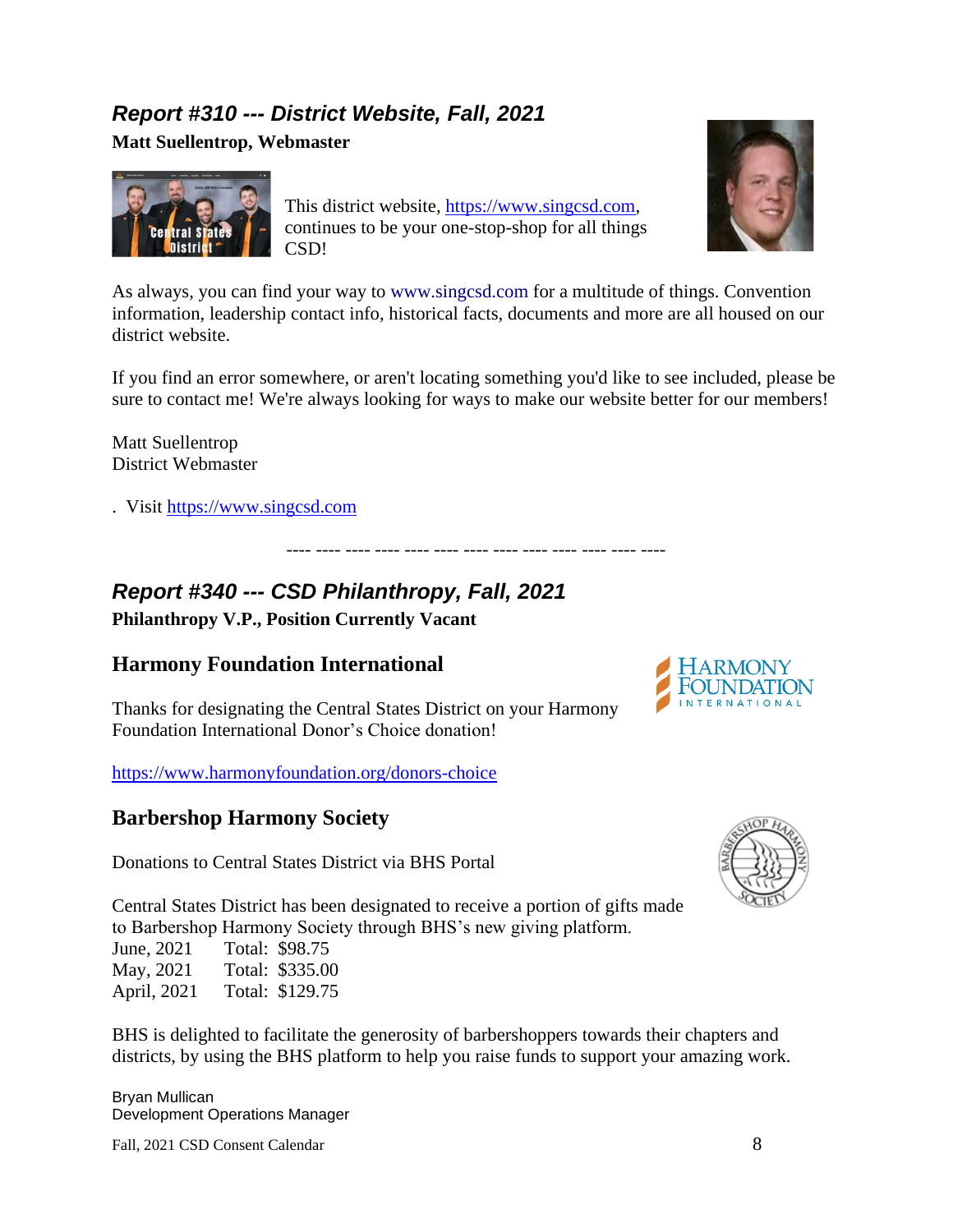Barbershop Harmony Society 800-876-SING **[development@barbershop.org](mailto:customerservice@barbershop.org) [barbershop.org](https://na01.safelinks.protection.outlook.com/?url=http%3A%2F%2Fwww.barbershop.org%2F&data=04%7C01%7C%7C8c3095d6e77d486bbf7708d940a5c994%7C84df9e7fe9f640afb435aaaaaaaaaaaa%7C1%7C0%7C637611903054948041%7CUnknown%7CTWFpbGZsb3d8eyJWIjoiMC4wLjAwMDAiLCJQIjoiV2luMzIiLCJBTiI6Ik1haWwiLCJXVCI6Mn0%3D%7C1000&sdata=bx3YTCIDXVIzf9uajGhSFXDE3mwEDmS2SnDeTKNYo2Y%3D&reserved=0)** | **[#EveryoneInHarmony](https://na01.safelinks.protection.outlook.com/?url=http%3A%2F%2Fwww.barbershop.org%2Feveryoneinharmony&data=04%7C01%7C%7C8c3095d6e77d486bbf7708d940a5c994%7C84df9e7fe9f640afb435aaaaaaaaaaaa%7C1%7C0%7C637611903054948041%7CUnknown%7CTWFpbGZsb3d8eyJWIjoiMC4wLjAwMDAiLCJQIjoiV2luMzIiLCJBTiI6Ik1haWwiLCJXVCI6Mn0%3D%7C1000&sdata=OWCO8I2CMEl89uPYRXyF6VfaSvFpUuKVRsyPKHIfG3M%3D&reserved=0)**

Make a gift that makes a difference! Your gift at any level allows us to drive forward together, through our programs at Harmony Hall and in your own chapter and district. Up to 85% of any give may be designated to your chapter or district. You can give annually, or monthly, whatever best fits your means and financial patterns. Supporter of Harmony Level, \$10/ 120/year Friend in Harmony Level, \$20/month or \$240/year Leader in Harmony Level, \$50/month or \$600/year Benefactors Circle, \$75/month or \$900/year Innovators Circle, \$200/month or \$2,400/year Investors Circle, \$400/month or \$4,800/year Artists Circle, \$800/month or \$9,600/year Champion in Harmony, more than \$9,600 per year

---- ---- ---- ---- ---- ---- ---- ---- ---- ---- ---- ---- ----

[https://give.barbershop.org/campaign/barbershop-harmony-society](https://give.barbershop.org/campaign/barbershop-harmony-society-giving/c294985?c_src=donate_BHS_main_nav)[giving/c294985?c\\_src=donate\\_BHS\\_main\\_nav](https://give.barbershop.org/campaign/barbershop-harmony-society-giving/c294985?c_src=donate_BHS_main_nav)

# <span id="page-8-0"></span>*Report #360 --- Historian, Fall, 2021*

**Tom Schulein, Historian**

Historian has nothing to report for this House of Delegates meeting

<span id="page-8-1"></span>*Report #400 --- Music and Performance, Fall, 2021* **Jeff Veteto, Music & Performance V.P.**

---- ---- ---- ---- ---- ---- ---- ---- ---- ---- ---- ---- ----

HEP Planning

by Jeff Veteto, VP Music and Performance

Reporting on Music and Performance typically centers around planning and execution of HEP (Harmony Education Program) school; this report is no exception.

We were able to pull off a relatively normal HEP school in early February, 2020; however, scarcely a month later, we were locked down. A year later, many of our people were becoming vaccinated, but enough weren't that we thought it best not to host a live HEP school. Instead, we offered a day of online coaching for quartets on March 20, 2021. The coaches were ready to coach, and the quartets were ready to sing. Sure, there were some technical glitches, but all in



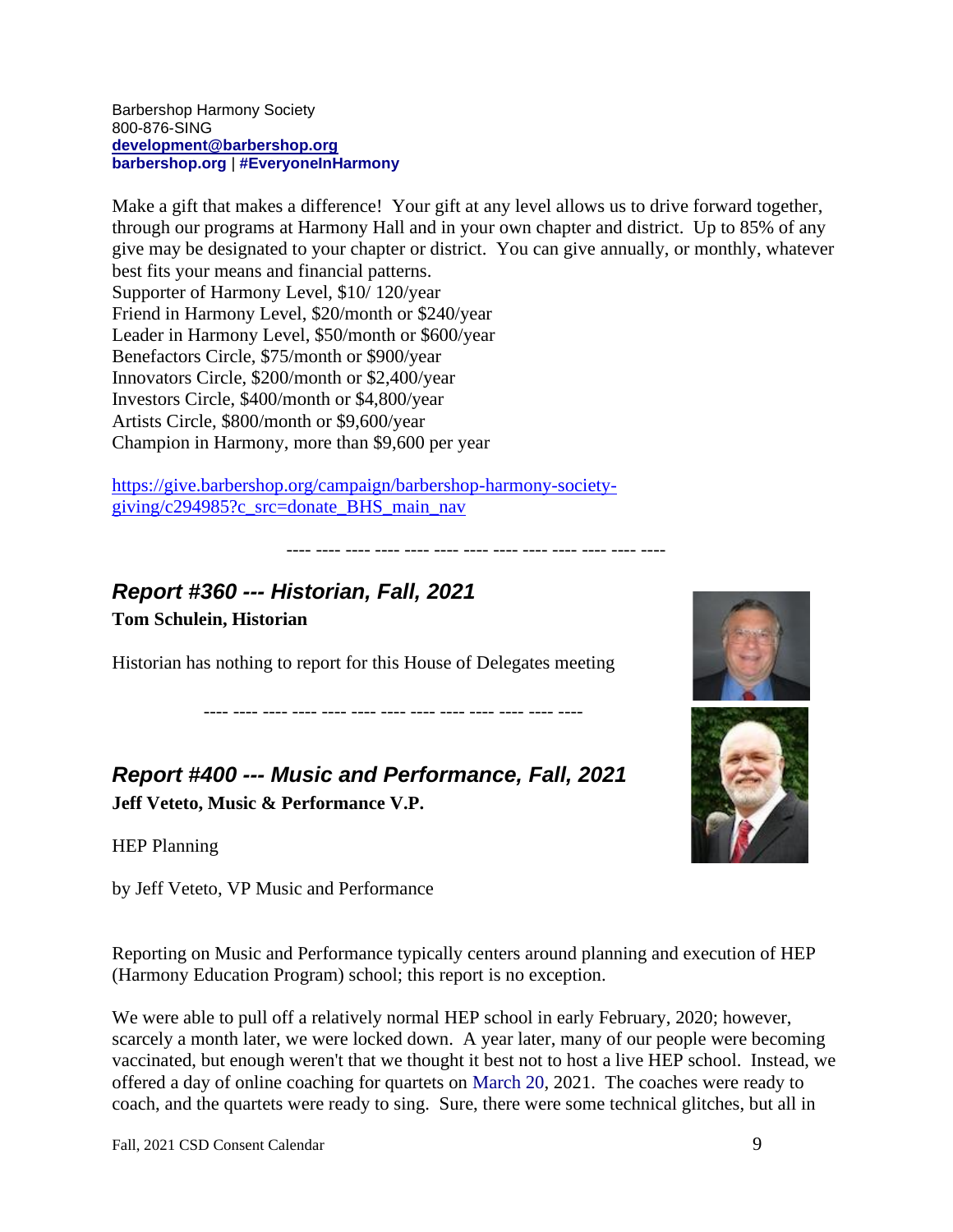all, it went great. It was a totally free event for those participating, and the District was basically out nothing. The feedback from the participants--including the coaches--was great.

Time now to be thinking of HEP 2022. First question: Virtual or live? HEP 2021 showed us that virtual can be successful. Still, a lot of groups are rehearsing and singing now, so a live HEP is a definite possibility. There is some discussion of location, influenced in part by attractive offers from venues from which we had previously canceled. Still, there is a strong argument of keeping things centrally located. Also a possibility: A hybrid approach, with some live, some virtual coaching (and performance!). These are the issues we will be considering in the coming days.

A note of encouragement: Let's not have one asterisk year after another. Do your part (whatever you can) to help us all move past this pandemic, back into the hobby we know and love.

---- ---- ---- ---- ---- ---- ---- ---- ---- ---- ---- ---- ----

### *Report #420 --- Chorus Director Development, Fall, 2021*

Position vacant.

For Society resources on Chorus Director Development, log into Member Center: [https://members.barbershop.org.](https://members.barbershop.org/)



Link for the new document center:

[https://members.barbershop.org/s/topic/0TO3h000000DOmTGAW/chorus-directors?tabset-d9ff4=3.](https://members.barbershop.org/s/topic/0TO3h000000DOmTGAW/chorus-directors?tabset-d9ff4=3) 

|                                                                      | G<br>https://members.barbershop.org/s/topic/0TO3h000000DOmTGAW/chorus-directors?tabset-d9ff4=3<br>ö |                   |                                   |                                 |                       |             |
|----------------------------------------------------------------------|-----------------------------------------------------------------------------------------------------|-------------------|-----------------------------------|---------------------------------|-----------------------|-------------|
|                                                                      | Home                                                                                                | My Account $\vee$ | Manage My SCs                     | Find a Singing Community $\vee$ | <b>Docs Center</b>    | More $\vee$ |
|                                                                      |                                                                                                     |                   |                                   | <b>CHORUS DIRECTORS</b>         |                       |             |
| Popular Articles<br><b>All Articles</b>                              |                                                                                                     |                   |                                   |                                 |                       |             |
| Directing a Barbershop Chorus: Methods, Techniques, and Philosophies |                                                                                                     |                   |                                   |                                 |                       |             |
|                                                                      |                                                                                                     |                   | 3 Views · Jan 7, 2021 · Knowledge |                                 |                       |             |
| <b>Pole Cat Directing Techniques</b>                                 |                                                                                                     |                   |                                   |                                 | <b>Related Topics</b> |             |

--- Mark Fuerniss, Secretary

---- ---- ---- ---- ---- ---- ---- ---- ---- ---- ---- ---- ----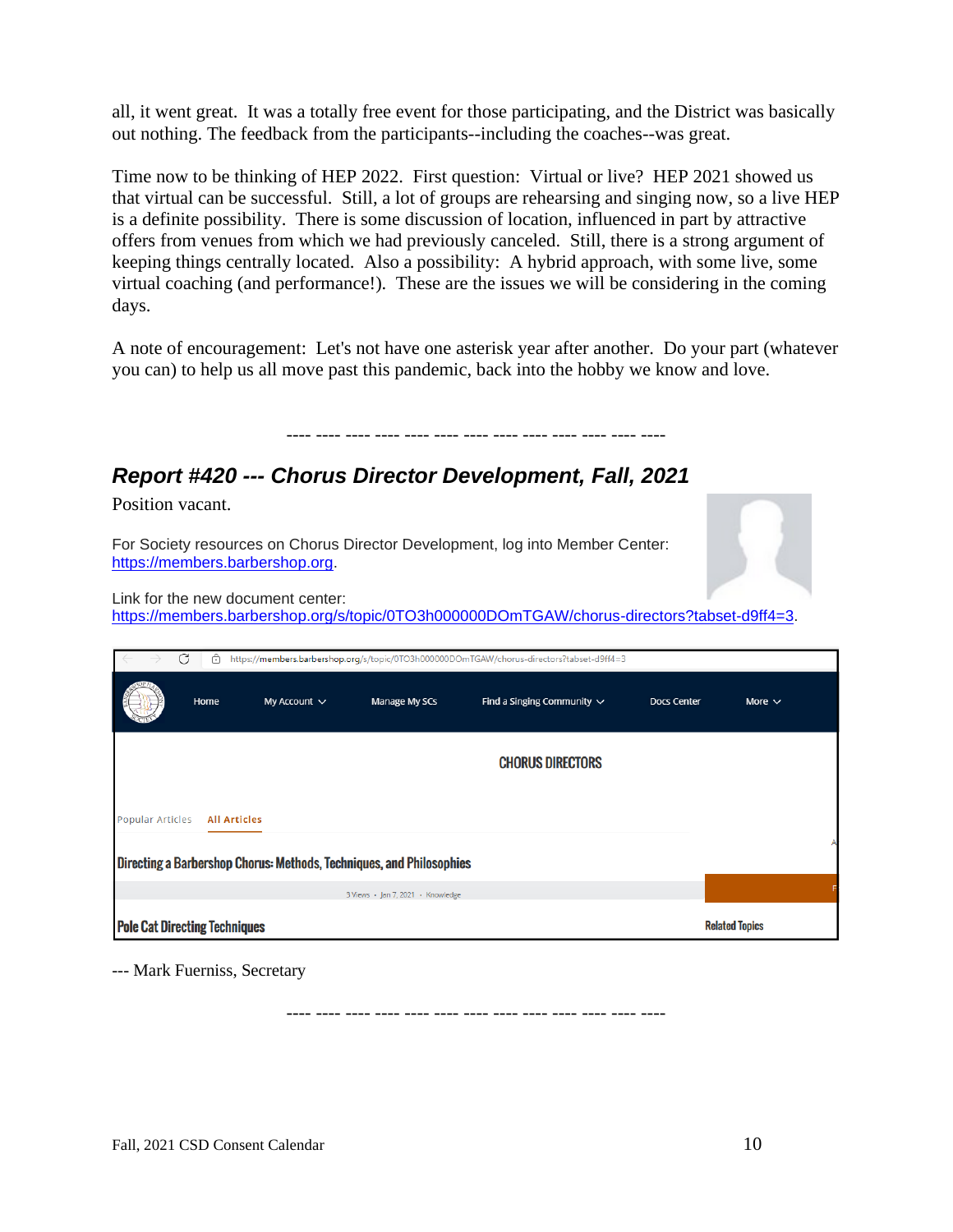# <span id="page-10-0"></span>*Report #450 --- Chapter Support and Leadership, Fall, 2021*

**Brett Randolph, CSLT V.P.**

The Central States is blessed to have many experienced chapter leaders who have volunteered to serve chapters as a Chapter Advocate. The role of the Chapter Advocate is to build relationships with the chapter leaders, be a resource to the chapter, give an outsider's perspective to the chapter, and to help the chapter identify goals and ultimately reach them.

As chapters begin to get back to "normal", they may find that now is the time to take a closer look at their goals and aspirations as a chapter. Do not hesitate to reach out to your Chapter Advocate and ask for their assistance and expertise. This can be done informally through an email or phone call or formally with an in-person visit with your Chapter Board. Chapter Advocates are there to help chapters reach the goals of its members.

Brett Randolph [brett\\_randolph@hotmail.com](mailto:brett_randolph@hotmail.com) 316-371-1269

### <span id="page-10-1"></span>*Report #460 --- Leadership Academy, Fall, 2021* **Brett Randolph, CSLT V.P.**

As you are preparing for the election of your Board of Directors for the coming year, it is time to make plans to train your current and future leaders at the 2022 Leadership Academy. While final details are still being worked

out, we are making plans for an in-person and virtual Leadership Academy with classes for all chapter members. Once we have confirmed the details, the registration link and hotel information will be available on the Leadership Academy page at [www.singcsd.com](http://www.singcsd.com/) under the Leadership Academy tab.

We have expanded our course offerings so that ALL chapter members can attend and grow in their leadership or learn to be a better singer. This event is not just for chapter leaders, it is for ALL members. Participants will be able to choose from a variety of classes that fit their needs and barbershop passions. We are also offering a five for four special on registrations at the 2022 Leadership Academy. Any chapter that registers five participants only pays for four. Take advantage of this great special to invest in your current and future leaders. Allow your chapter members to learn the skills and resources they need to help your chapter reach its potential.

I am always looking for suggestions from our chapters and members on what types of classes they would like to see offered at Leadership Academy. Feel free to shoot me an email, text message, or phone call to provide your input.

Brett Randolph [brett\\_randolph@hotmail.com](mailto:brett_randolph@hotmail.com) 316-371-1269



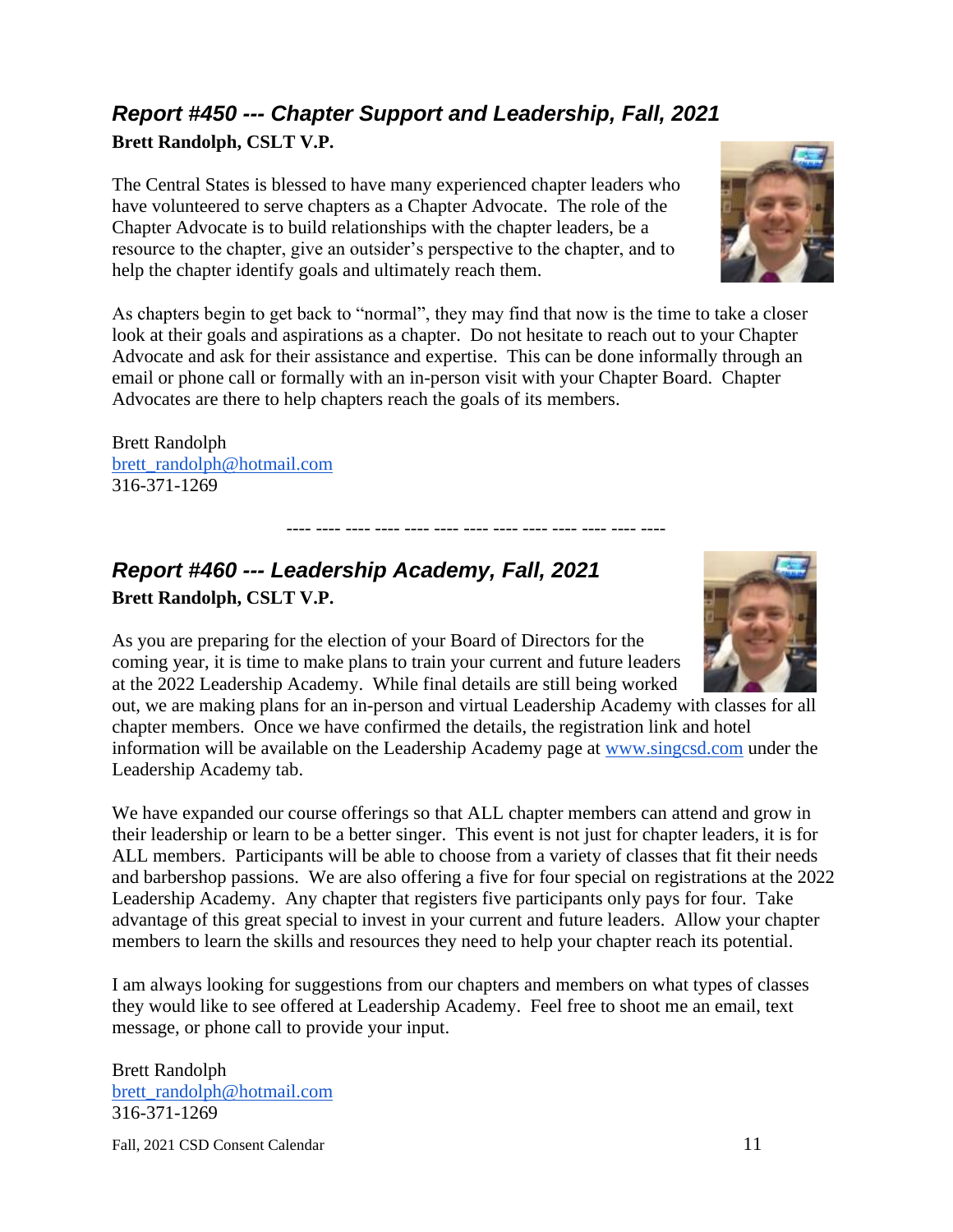### <span id="page-11-0"></span>*Report #470 --- Membership Development, Fall, 2021*

**Membership Development V.P. , Don Fuson**

Quick analysis of CSD memberships by Chapter, using HQ CSD download data as of 9/15/21

Questions:



• How are we contacting the chapter leaders? Chapter leaders expired but still active in chapter board (which is not a legal vote)? Chapter leaders have received emails about HQ Membership webinars and MC2.0 overviews.

---- ---- ---- ---- ---- ---- ---- ---- ---- ---- ---- ---- ----

- How are we encouraging chapter membership communications? Contacting each new member? Sending something to expiring members 60 days ahead? Other State VP programs?
- Are the chapters/choruses meeting? Zoom? Face-to-Face? Average number of attendees?
- Is the chapter planning for the 2022 Chapter Leadership slate and election?
- What holiday/season planning is already in place for 2021?
- What does the current chapter board want to do about any planning for 2022 direction?
- What barriers to member involvement have CSD Leaders observed and what potential suggestions have been discussed with 2021 leadership? Follow-up and status?
- Significant number of expiring CSD Chapter members coming up on 9/30/2021 and 12/31/2021. CSD Membership decline impacts on 2022 budgeting?
- Contacting CSD Donor Choice contributors (from HFI list) to go via BHS to increase the impact on funds back to the chapter/district with same IRS impact to the members?
- What CSD internal Communications do we need to put in place?

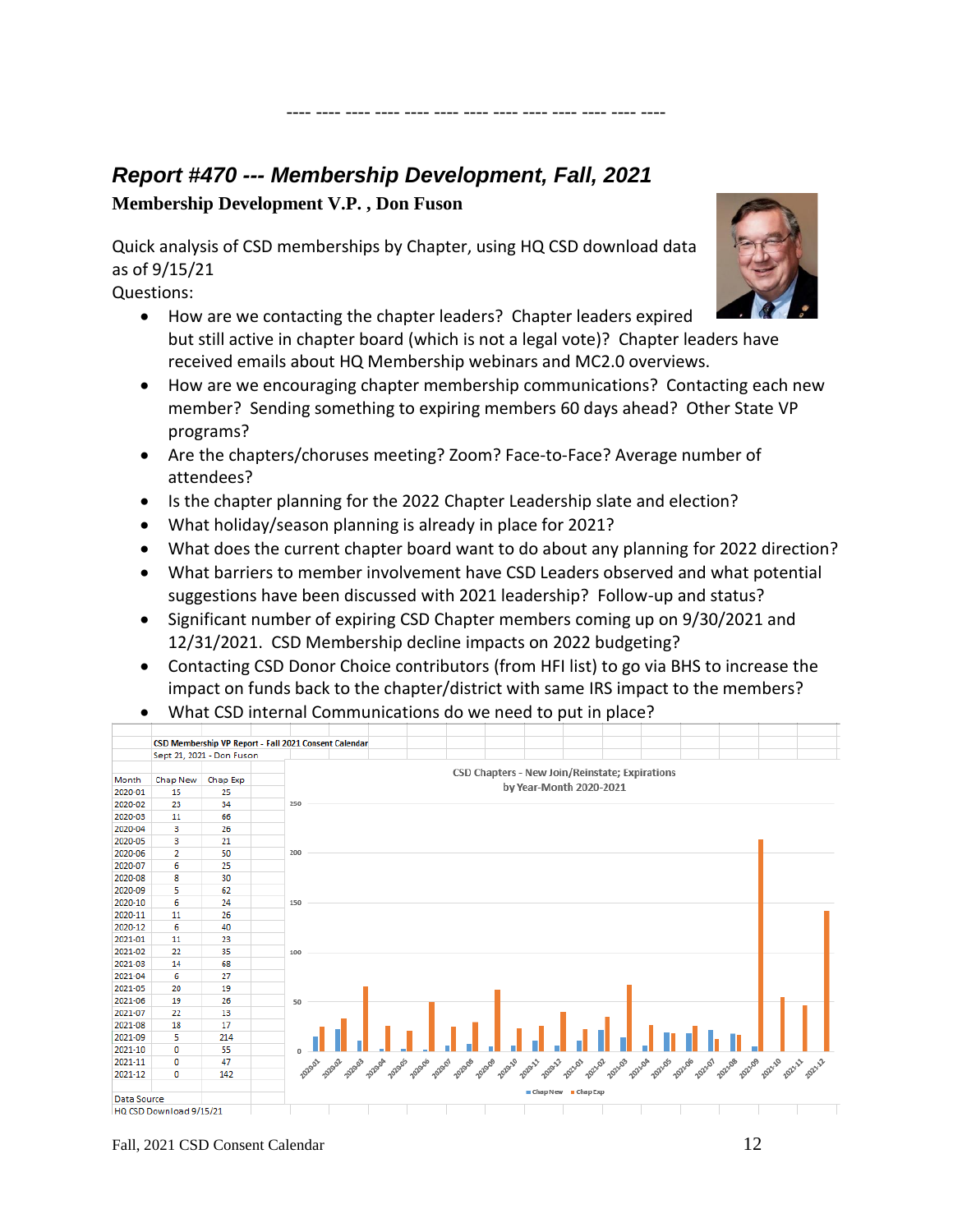Questions and other observations?

Don Fuson – CSD Membership VP

### <span id="page-12-0"></span>*Report #475 --- Chapter Eternal, Fall, 2021*

#### **Mark Fuerniss, District Secretary**

#### **Fall 2021 Chapter Eternal**

|           | <b>Cletus Staudt</b>   | Mason City, IA            | 12-year member  |
|-----------|------------------------|---------------------------|-----------------|
|           | Leander "Lee" Hogie    | Sioux Falls, SD           | 32-year member  |
|           | Roy Warman             | Ames, IA                  | 34-year member  |
| $\bullet$ | Stan Jorgensen         | Fremont, NE               |                 |
|           | Dennis Jacobs          | Wichita, KS               |                 |
|           | Vincent Cavanagh       | Florissant Valley, MO     | 47-year member  |
| $\bullet$ | William "Bill" Seemuth | Mason City, Iowa City, IA | 18-year member  |
| $\bullet$ | Allen Bentley          | Ames, IA                  | 34-year member  |
|           | J. Pierce Brane        | St. Joseph, MO            | 14-year member  |
|           | <b>Thomas Sekavec</b>  | Hays, KS                  |                 |
| $\bullet$ | Glen Wieczorek         | Mitchell, SD              | 17-year member  |
|           | Larry Betts            | Fremont, NE               |                 |
|           | Robert "Joe" Maffitt   | Fremont, NE               | 8-year member   |
|           | Lee Wayne Ode          | Sioux Falls, SD           |                 |
|           | Jack Mase              | Greater Ozarks, AR        | 16-year member  |
|           | Ross Jamison           | Hays, KS                  | 16-year member  |
|           | <b>Beckham Hale</b>    | Beatrice, NE              |                 |
|           | Dennis "Brad" Kiesey   | Iowa City, IA             | 21-member       |
| $\bullet$ | John Huy               | South Central Kansas, KS  |                 |
|           | Roy Hillmann           | St. Charles, MO           |                 |
|           | Ralph Young            | St. Joseph, MO            |                 |
| $\bullet$ | Dick Woodall           | Hays, KS                  | 60+ year member |
|           | <b>Bob Gnuse</b>       | Fremont, NE               | 39-year member  |
|           | John Satter            | Sioux Falls, SD           | 10-year member  |
|           | Dale Bieber            | Iowa City, IA             | 39-year member  |
| $\bullet$ | Gerald Klinkefus       | Des Moines, IA            | 25-year member  |
|           | Lawrence Hinzman       | Davenport, IS             | 30-year member  |
|           | Byron Myers, Sr        | St. Joseph, MO            | 63-year member  |
|           | Paul Ogle              | St. Louis No. 1, MO       | 61-year member  |
|           | Richard Holt, Sr.      | Greater Ozarks, AR        | 17-year member  |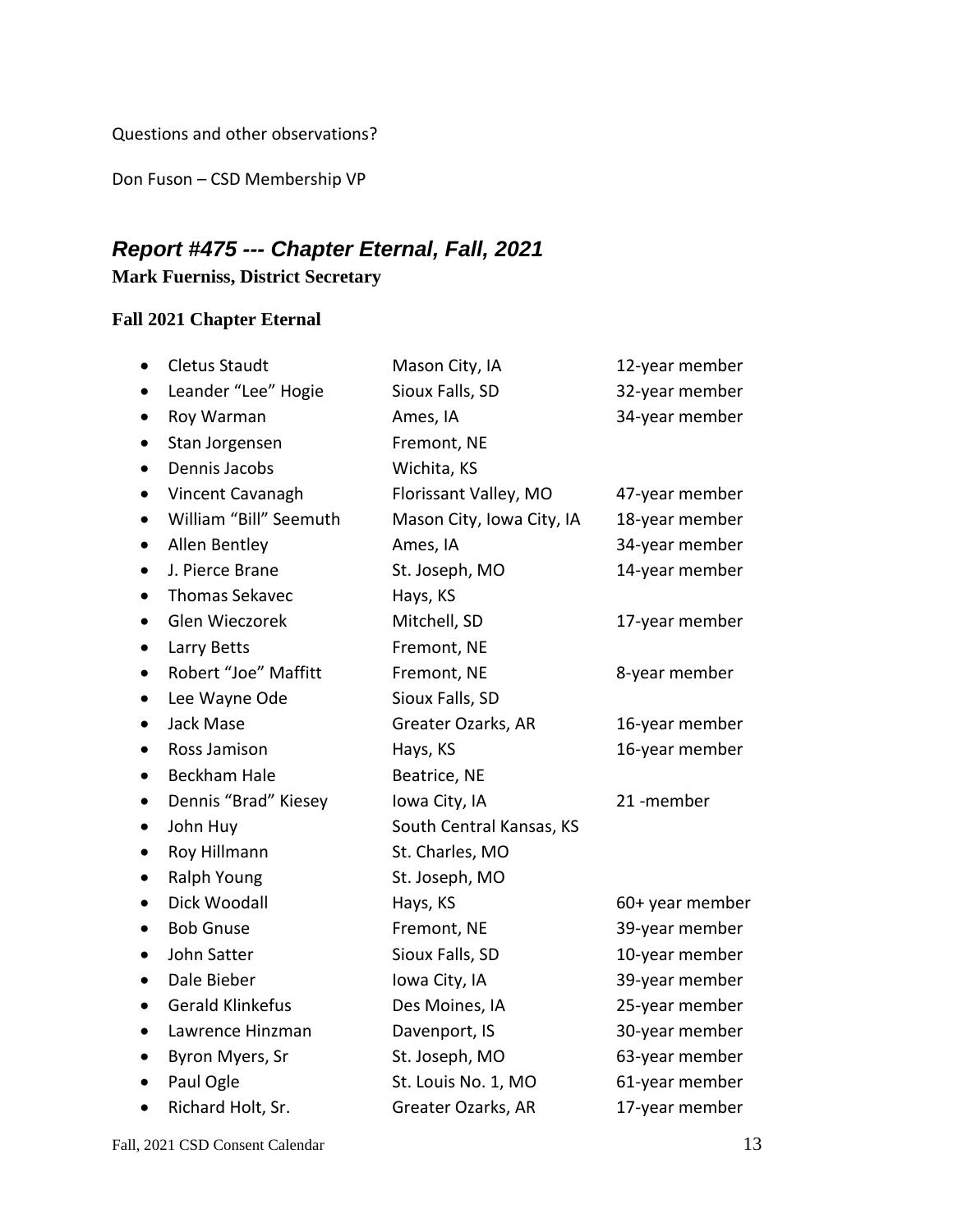- James Dunlap Sioux Falls, SD 23-year member
- Curtis "Curt" Williams Overland Park, Olathe, KS 24 year member
- Orlando "Landy" Mueller Fremont, NE Chapter 8-year member
- Jerry Lee Young Greater Ozarks, AR 27-year member

<span id="page-13-0"></span>*Report #480 --- Outreach, Fall, 2021*  **Jonathan Andrews, Outreach V.P.**

Officially, I have nothing to report. Thank you all for your continued efforts.

**Next Generation** youth choruses and quartets. See: <https://www.barbershop.org/next-gen>

For information concerning CSD Outreach activities, contact Jonathan Andrews: [ecuhus@yahoo.com,](mailto:ecuhus@yahoo.com) (785) 979-3637

### <span id="page-13-1"></span>*Report #510 --- Iowa State V.P. Report, Fall, 2021* **Lyle Schwery, Iowa State V.P.**

I have nothing to report. Thanks

# <span id="page-13-2"></span>*Report #520 --- Kansas State V.P. Report, Fall, 2021* **Leonard Kinzie, Kansas State V.P.**

I continue to meet with the Kansas Presidents by Zoom on a monthly basis. We continue to share information about how chapters are doing and plans for a restart. We worked for a while on setting up a Kansas Festival to highlight our being back in business and to foster an inter-chapter get together. Those plans

---- ---- ---- ---- ---- ---- ---- ---- ---- ---- ---- ---- ----

were tabled for lack of commitment. There was however recent talk of reopening the planning. The chapters are again meeting and making plans for shows and chorus sing outs. Manhattan and Wichita do not have a permanent director at present. Manhattan has an interim Director through the end of the year.

---- ---- ---- ---- ---- ---- ---- ---- ---- ---- ---- ---- ----

Fall, 2021 CSD Consent Calendar 14

---- ---- ---- ---- ---- ---- ---- ---- ---- ---- ---- ---- ----



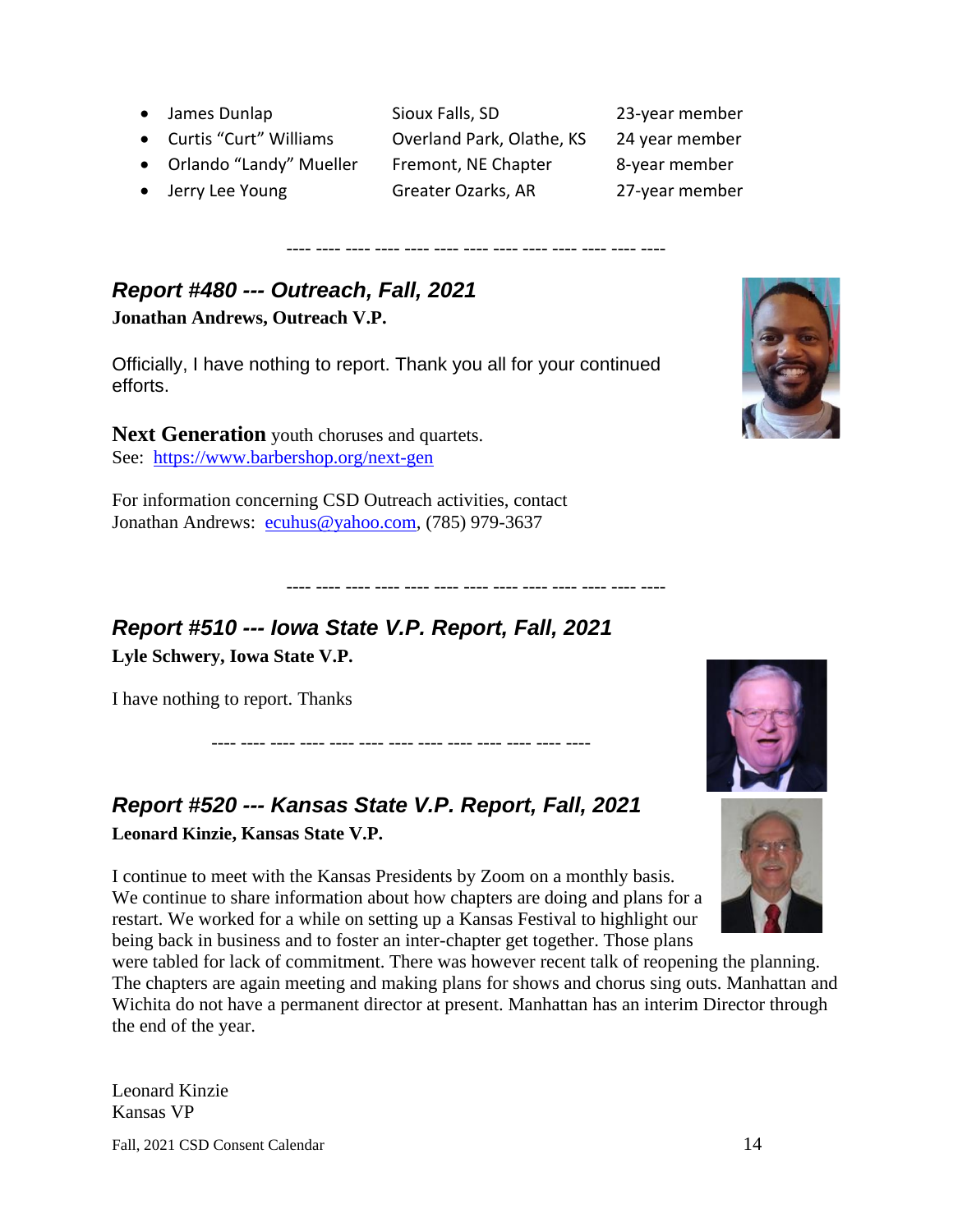## <span id="page-14-0"></span>*Report #530 --- Missouri/Arkansas V.P. Report, Fall, 2021*

#### **Michael Bass , Missouri/Arkansas State V.P.**

Like everything else in the world, the state of barbershop in Missouri and Arkansas continues to be influenced by the coronavirus pandemic. Chapters are navigating in ways that best suit them considering the health

and well-being of their membership, local, state, and federal guidelines, and recommendations, as well as the desire to reunite and make music together. Many creative solutions are being used including; outdoor rehearsals, live indoor rehearsals for vaccinated members, masked rehearsals with recommended social distancing, remote rehearsals using Zoom, Jamulus, or other similar web based platforms, and of course some chapters have chosen to not resume until it is safe to do so. We have seen some wonderful virtual shows from around the state, district, and society in the past year, some most of us would have never had to opportunity to enjoy live! I will begin hosting monthly zoom meetings for chapter leaders across Missouri and Arkansas. Please be on the lookout for a "survey" to help me determine what day and time will be best for everyone to meet on a consistent, ongoing schedule. As soon as it is safe to do so, we will be planning a Missouri barbershop festival to welcome everyone back to singing together! Lots of details to be determined but I hope we can execute this plan very soon! I hope everyone is getting ready for what I'm sure will be a wonderful convention this spring! See you all in Wichita!

---- ---- ---- ---- ---- ---- ---- ---- ---- ---- ---- ---- ----

---- ---- ---- ---- ---- ---- ---- ---- ---- ---- ---- ---- ----

---- ---- ---- ---- ---- ---- ---- ---- ---- ---- ---- ---- ----

### <span id="page-14-1"></span>*Report #540 --- Nebraska State V.P. Report, Fall, 2021* **Dr. Jacob Bartlett, Nebraska State V.P.**

It seems that we only have the Kearney and Omaha shows in October, and perhaps a Lincoln Christmas show.



Respectfully submitted, Jake Bartlett

### <span id="page-14-2"></span>*Report #550 --- South Dakota State V.P. Report, Fall, 2021* **David Stephenson, South Dakota State V.P.**

The following is a report for the South Dakota CSD chapters in preparation for the Fall HOD Meeting:



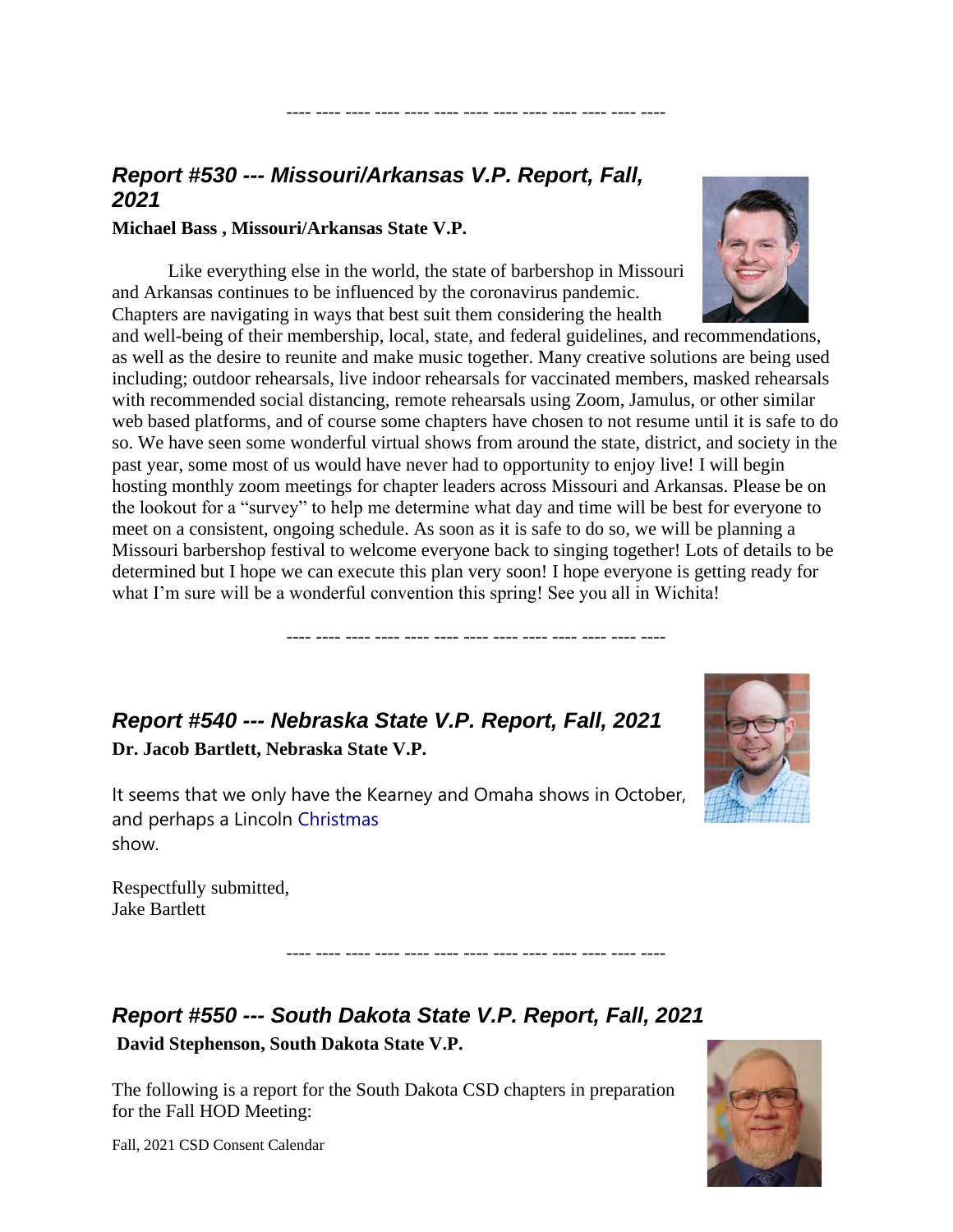Glacial Lakes Harmonizers – Watertown, SD

 The chapter is holding regular practices, in person. They have had a few sing outs, one being the State Emergency Managers Meeting, which they sang at. Also hoping to hold a Christmas performance, if all allows. They also hope to perform at the Open House for the Goth Theater, which has undergone a remodeling project. There has been 8-10 members at their practices, and they would like to recruit a few more singers, as we all would like to do.

#### Grant County Milltones – Milbank, SD

 Unfortunately, this chapter has made the decision to fold as a chapter. We will miss them as being part of our state group, as well as a part of CSD.

#### Mitchell Barbershop Chorus – Mitchell, SD

No report given.

#### Sioux Emperians – Sioux Falls, SD

 It is my understanding that the chorus is now practicing in person as of the past month or so. Other than that, no report given.

#### Tri-Valley Chorus – Viborg, SD

 Tri-Valley held their summer show in July, featuring the New Fangled Four. This was a special show, as this would be the last performance with the original four members of the quartet. It was a very entertaining show, and all went very smoothly. We have had some issues with COVID, but those involved have been very faithful in following the protocol for quarantines and such. We are planning on our Spring Show, April 2, 2022, featuring the quartet Signature. We have also done a few sing outs, at Nursing Homes and hope to be able to perform some Christmas sing outs. Still tying to put together a Winter Festival, but so far, there has been very little interest from other chapters.

---- ---- ---- ---- ---- ---- ---- ---- ---- ---- ---- ---- ----

Dave Stephenson South Dakota VP, CSD

### <span id="page-15-0"></span>*Report #560 --- District Secretary's Report, Fall, 2021*

#### **Mark Fuerniss, District Secretary**

Delegates, welcome to the House of Delegates Meeting. Hope everyone is well and are doing whatever you can to stay safe.

How are you adjusting to the new **BHS Member Center 2.0**? A lot of



information to discover there. The Society is continually updating this resource and it seems to be a little easier to navigate. Check to see that your chapter leadership is accurately recorded. Only chapter members current on their

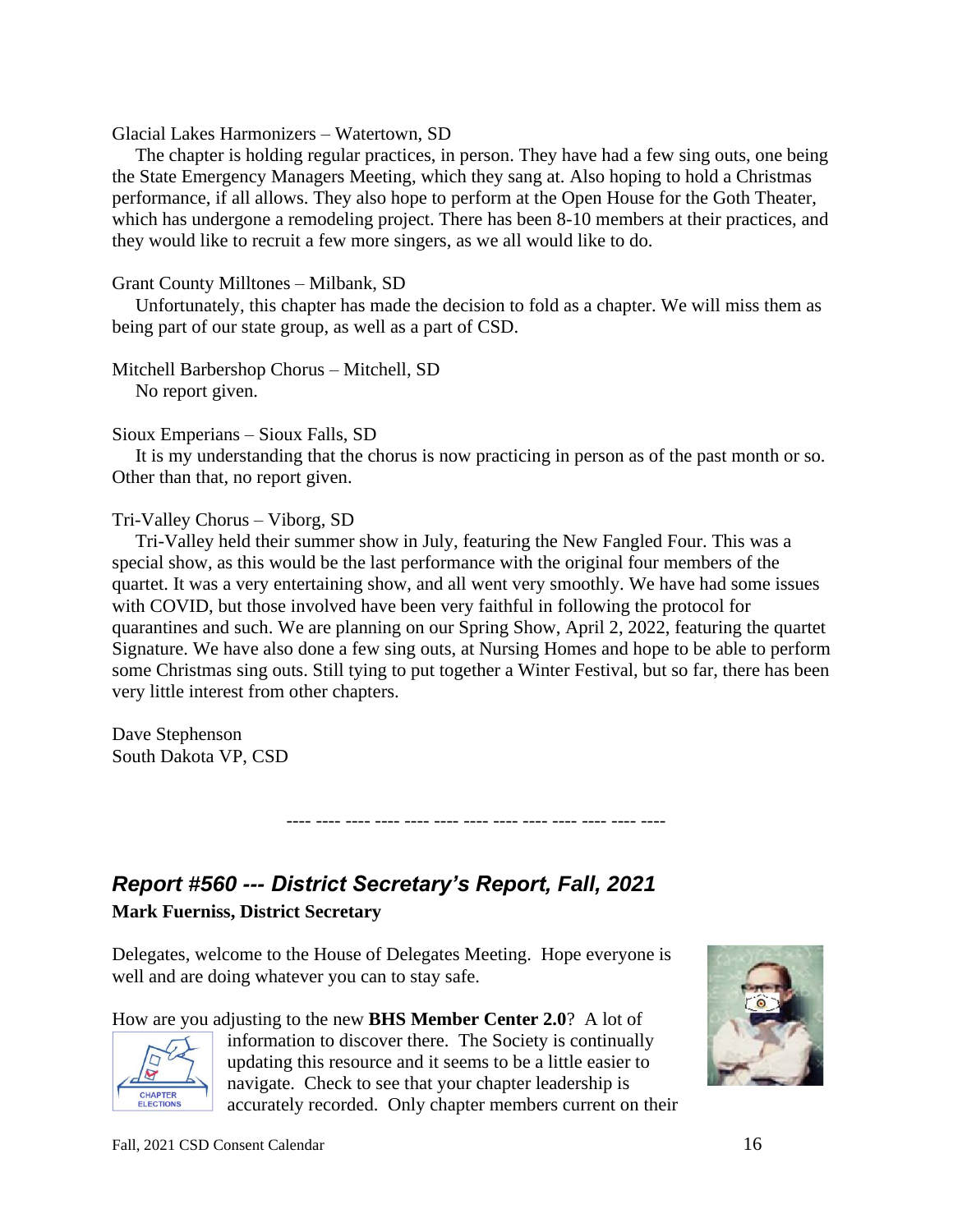Society/District/Chapter dues can be chapter officers (except for Member at Large). Along that line, be sure your **new chapter leaders** are listed before the end of the calendar year.

The new Member Center makes obvious the distinction between a chapter and its chorus or choruses. Chapters and choruses are separate "singing communities". For example, only chorus directors, chorus manages and enter their chorus in contests. By default the chorus roster is usually populated with chapter members.

Past CSD President Mark Erikson and his **Bylaws revision** committee made up of Chad Schuetz, Matt Suellentrop and Duane Lawson has been working tirelessly aligning our District Bylaws to the BHS Standard District Bylaws and also revising the District's Code of Regulations. The Society also released BHS Standard Chapter Bylaws that chapters should review and officially adopt or revise. The BHS Standard Chapter Bylaws can be found on the BHS Member Center site. It would be a good time for chapters to also review their other governing documents, Code of Regulations, Standard Operating Procedures, etc.



Chapters hosting chapter shows should send an **Application for Show Clearance: BMI and SESAC License**, Form 3016, to the District Secretary at 3060 San Agustin Drive, Lincoln, NE 68516, well before the performance date. An **ASCAP Report Form** and appropriate fees are sent to the Society at the end of the year. If copyrighted songs are performed for the public, performing licenses are required.

Please note the change in address for me from a year ago. The new address was reported in the Spring 2021 Consent Calendar and sent to chapter secretaries. Show clearance applications and checks sent to my previous address may not get to me.

---- ---- ---- ---- ---- ---- ---- ---- ---- ---- ---- ---- ----

Best wishes for your chapter and choruses in the upcoming year.

Sincerely, Mark Fuerniss, CSD Secretary 3060 San Agustin Drive Lincoln, NE 68516 [lonniemark@navix.net](mailto:lonniemark@navix.net) 402 310-8846

<span id="page-16-0"></span>*Report #570 --- District Treasurer's Report, Fall, 2021* **Larry Warrick, District Treasurer**

Treasurer's Report, Fall 2020

Accomplishments for the last 6 months are as follows:

• Prepared financial reports as requested by the District President and Exec. Vice President

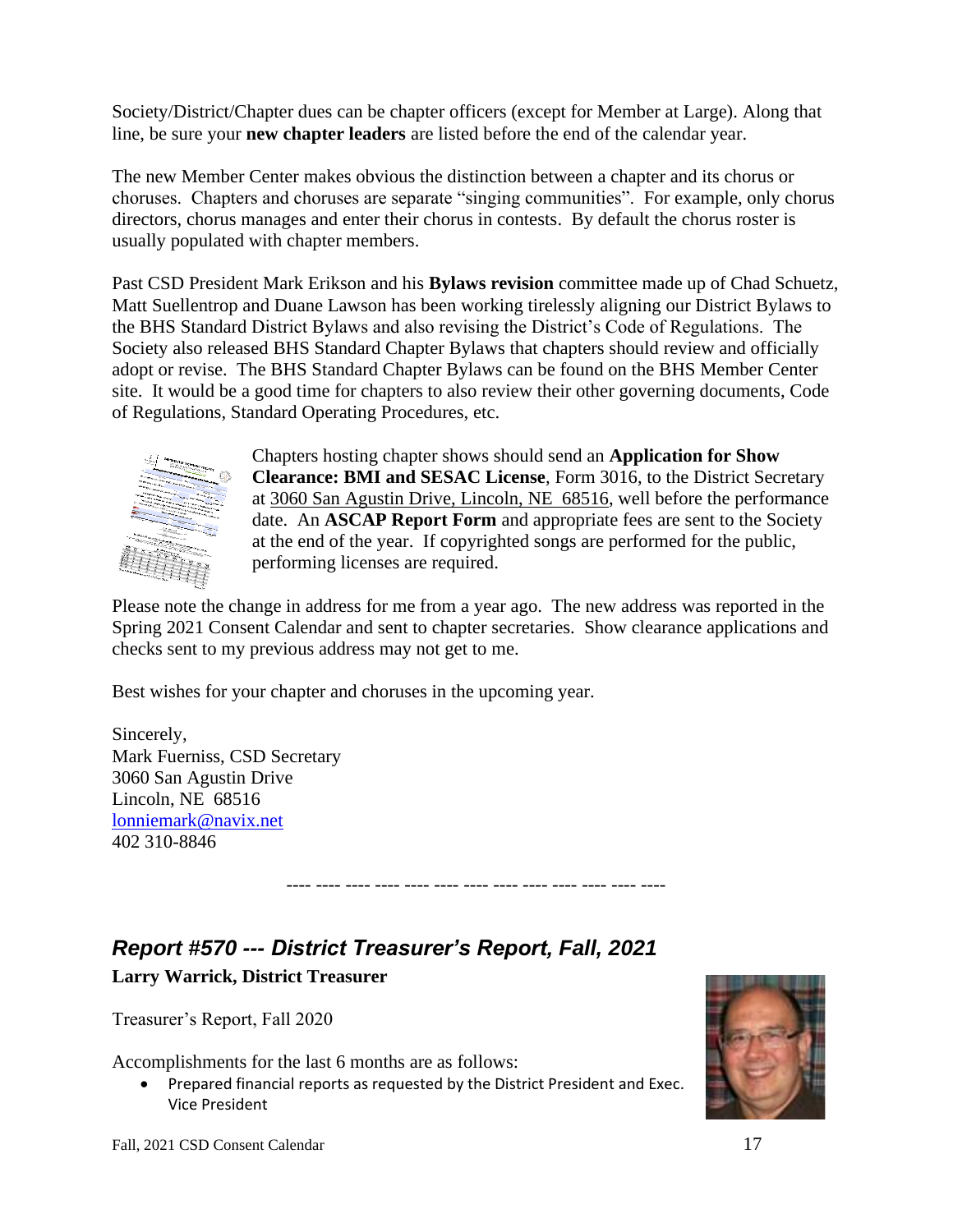- Financial questions I receive from chapters have been answered and the State VP copied on the reply
- Prepared the Financial report, Balance sheet
- No Spring Convention financial report for the Fall Board meeting and HOD meeting
- Prepared proposed budget for 2022 with input from board and committee members
- Expense vouchers and bills have been paid in a timely manner with CSD President's approval

---- ---- ---- ---- ---- ---- ---- ---- ---- ---- ---- ---- ----

- Making plans for 2022 Leadership Academy
- Attending several Board meeting via Zoom

Respectively Submitted Larry Warrick, CSD Treasurer

<span id="page-17-0"></span>*Report #580 --- Immediate Past President Report, Fall, 2021* **Chad Schuetz – Immediate Past President** 

No report submitted

### <span id="page-17-1"></span>*Report #585 --- Nominating Committee Report, Fall, 2021*

---- ---- ---- ---- ---- ---- ---- ---- ---- ---- ---- ---- ----



District Code of Regulations (10/10/2014)

3.1. Elected board members shall serve for terms of two years with half of the board members elected on odd and half elected on even numbered years with President and Executive Vice President elected years in the same years. The **Secretary and Treasurer** shall be elected in the years that alternate with the President and Executive Vice President. . .

Standard District By-Laws (10/2012)

5.04a The state vice presidents shall be elected for a two year term on a rotating basis, with the state vice presidents for Missouri-Arkansas, Nebraska, and South Dakota being elected to begin their terms in the odd numbered years, and **the state vice presidents for Iowa and Kansas being elected to begin their terms in the even numbered years**. . . ".

Nominating Committee presents the following candidates:

Secretary–Mark Fuerniss (Lincoln, NE)

Treasurer–Larry Warrick (Des Moines, IA)

The Committee also presents Kevin Barker (Kansas) and Jeffrey Arians (Iowa) as State Vice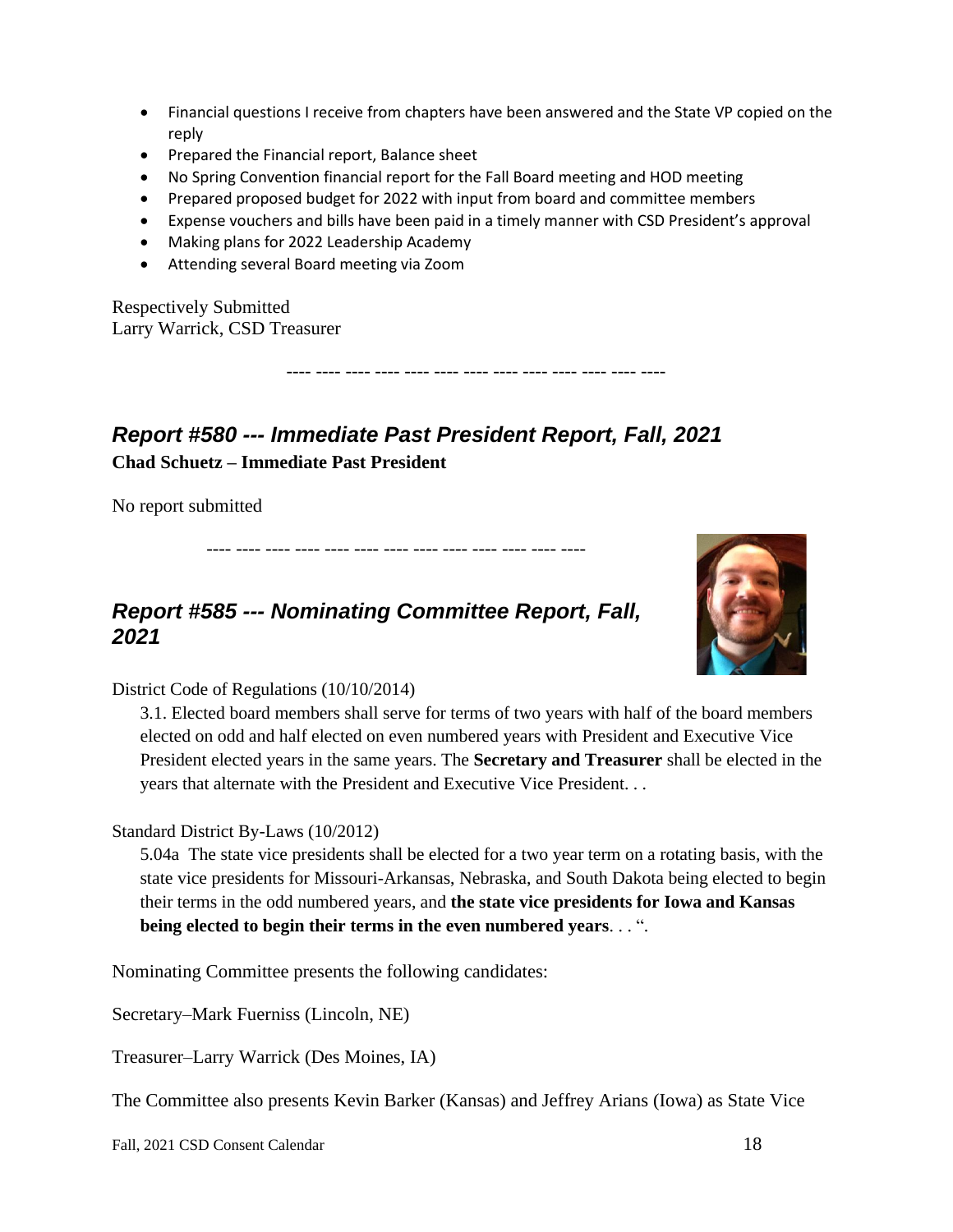President candidates to the chapters in their respective states.

If you, or someone you know, has an interest in serving at the district level to support and encourage members in the Central States District, please reach out to Nominating Committee Chair, Chad Schuetz, at [cschuetz@eldoradoschools.org](mailto:cschuetz@eldoradoschools.org)

---- ---- ---- ---- ---- ---- ---- ---- ---- ---- ---- ---- ----

Chad Schuetz, Principal Blackmore Elementary [cschuetz@eldoradoschools.org](mailto:cschuetz@eldoradoschools.org) 316-322-4850 FAX 316-322-4851

# <span id="page-18-0"></span>*Report #590 --- Executive Vice President Report, Fall, 2021*

**Matt Suellentrop, Executive Vice President** 

Well, here we are again.

The district board made the difficult decision once more to cancel our fourth district convention. It has now been a full two years since we've last gathered doing what we love. And while that is disheartening, I have tremendous hope

for the future when we come out on the other side of this thing. A big personal thanks to our convention team who worked hard to prepare for this convention knowing full well that this may have been the outcome. I know that they will pull out all the stops when the time comes.

Our chapters and quartets have been getting creative when it comes to meeting. Some are gathering in-person again while putting in various safety precautions. No matter what your group is doing currently, I hope you're doing it safely so that we can all come back together when the time comes.

2022 presents hope, with events that we pray will be able to take place. Whether it's Leadership Academy, HEP, our spring convention in Wichita or our fall convention in Lawrence, we hope you make plans to join us!

President Duane and I continue to work on your behalf with the other District Presidents and Executive Vice Presidents from across the Society on a number of important topics. Mainly the ongoing litigation between BHS and Harmony Foundation, and the Everyone in Harmony vision as it pertains to the international convention. I'm amazed (though not surprised) by the passion that these men bring to make sure all of our members' voices are heard.

So stay safe as we weather this storm for a while longer. I can't wait until we get to sing with each other once again!

Matt Suellentrop Executive Vice President